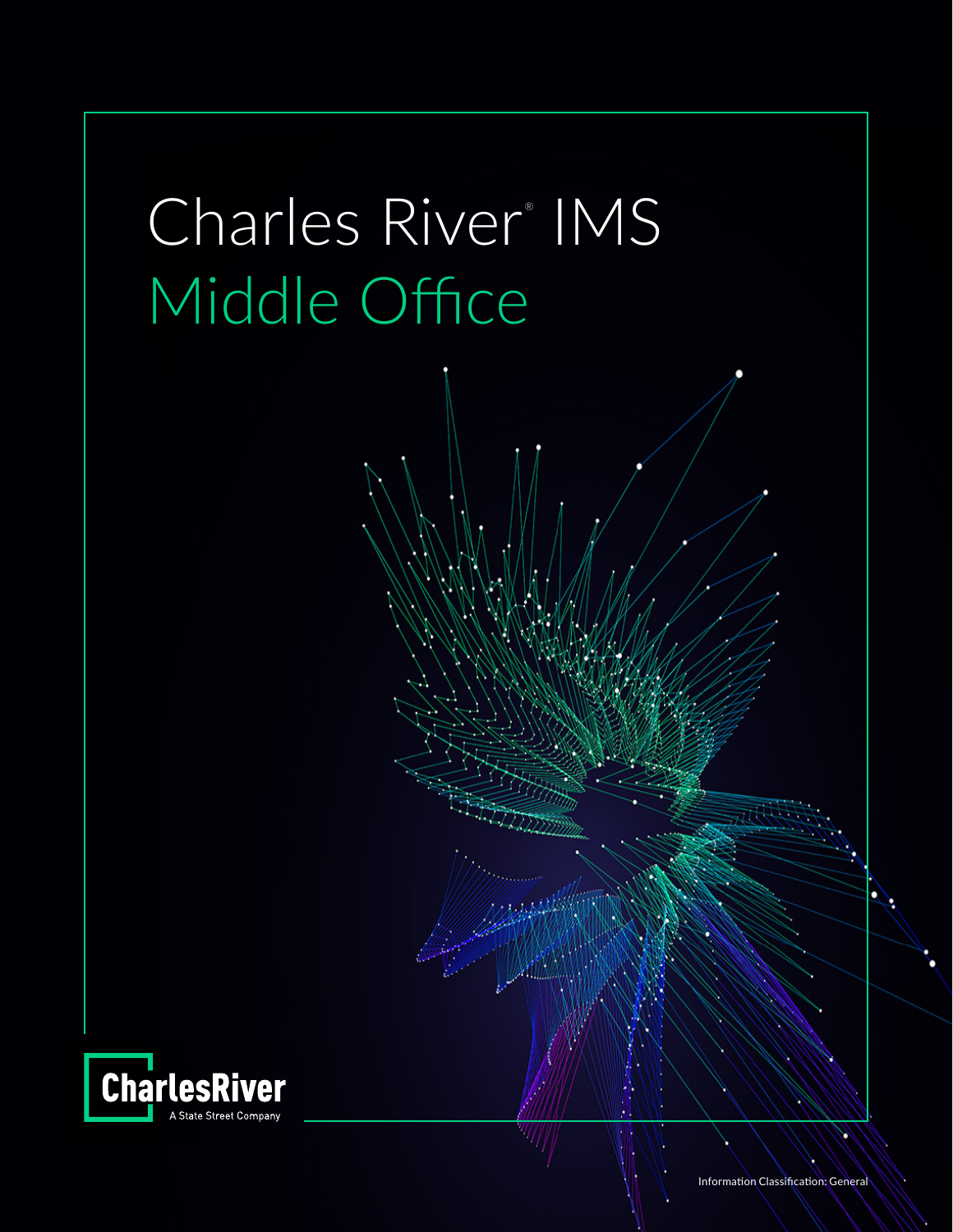# The Charles River Middle Office

Charles River Investment Management Solution ([Charles River IMS](https://www.crd.com/solutions/charles-river-ims/)) provides an alternative to outsourcing with a complete set of middle office capabilities, including cash, position and collateral management, performance measurement and attribution and post-trade processing. This provides the front and middle office with a shared and consistent view of positions, investable cash and available collateral.





#### [Cloud-Based Deployment](https://www.crd.com/services/cloud)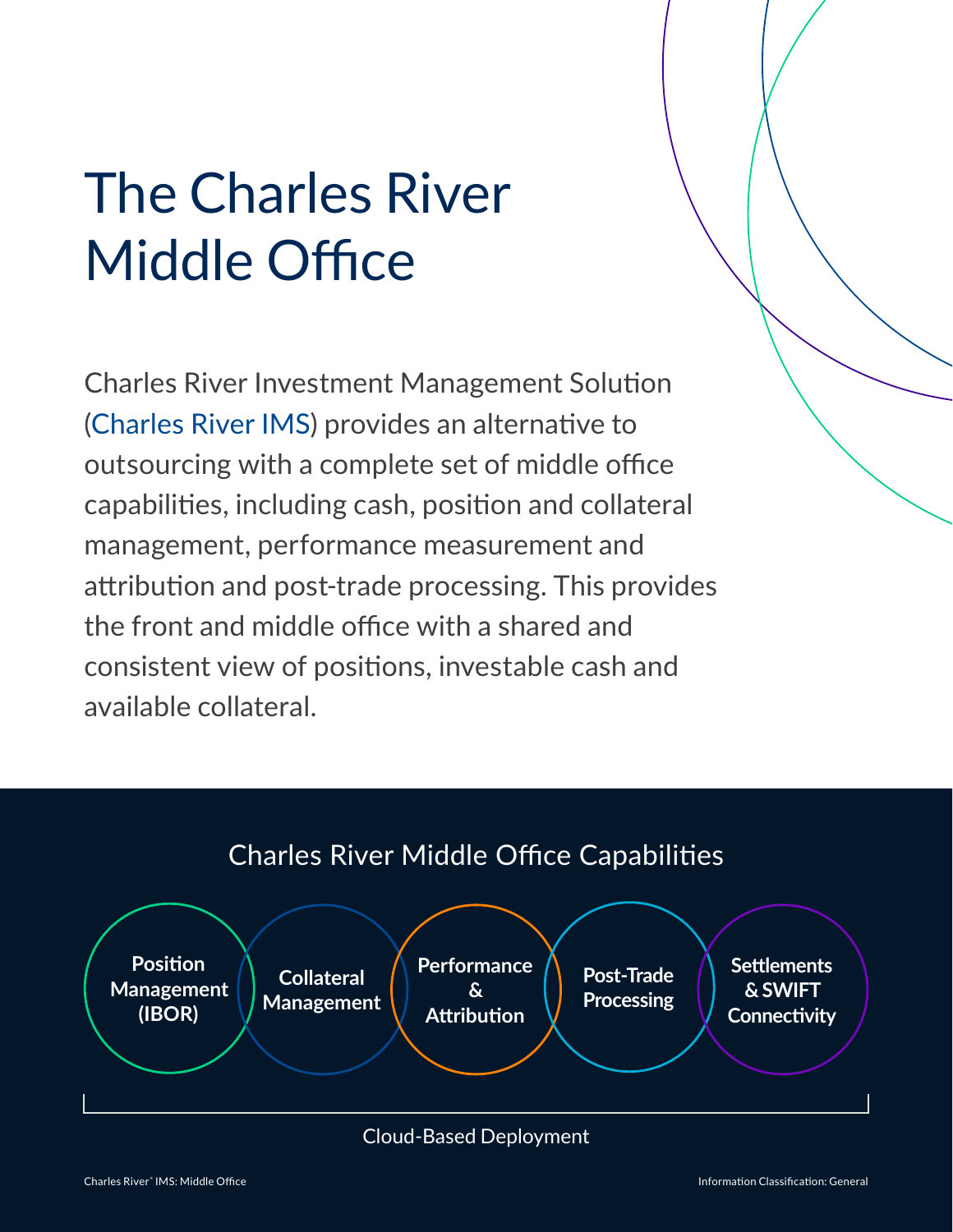

Investment firms face several middle office challenges. Reliance on back office accounting systems and custodians results in stale and incomplete views of account positions and investable cash.

Manual post-trade processing introduces settlement process errors, and multiple asset class-specific performance and attribution systems create integration bottlenecks with portfolio management and risk systems.

Regulations have saddled firms with new compliance obligations for OTC derivatives, requiring advanced collateral and margin management capabilities to remain compliant.

"The biggest immediate value Asset Managers see in automation comes from removing cost from the [middle office, where there is](https://www.oliverwyman.com/content/dam/oliver-wyman/v2/publications/2018/march/Wholesale-Banks-Asset-Managers-Winning-Under-Pressure-2018.pdf)  the most low-hanging fruit."

> - Wholesale Banks & Asset Managers: Winning Under Pressure

Morgan Stanley/ Oliver Wyman Bluepaper

### Our Solution

Charles River IMS provides investment firms with enterprise capabilities for addressing these challenges.



#### **Capabilities:**

- **·** Position & cash management
- **·** Collateral and margin management
- **·** PMA and GIPS composite management
- **·** Post-trade processing
- **·** SaaS based deployment and SWIFT messaging



#### **Benefits:**

- **·** Helps reduce reliance on back office accounting systems and custodial position reporting
- **·** Aims to eliminate the need for asset class-specific performance and attribution systems
- **·** Designed to deliver timely, consistent and transparent information across the enterprise
- **·** Automates the entire post-trade life cycle with faster processing and high volume scalability
- **·** Enables better compliance with regulations (Dodd-Frank, MiFID) and industry standards (GIPS)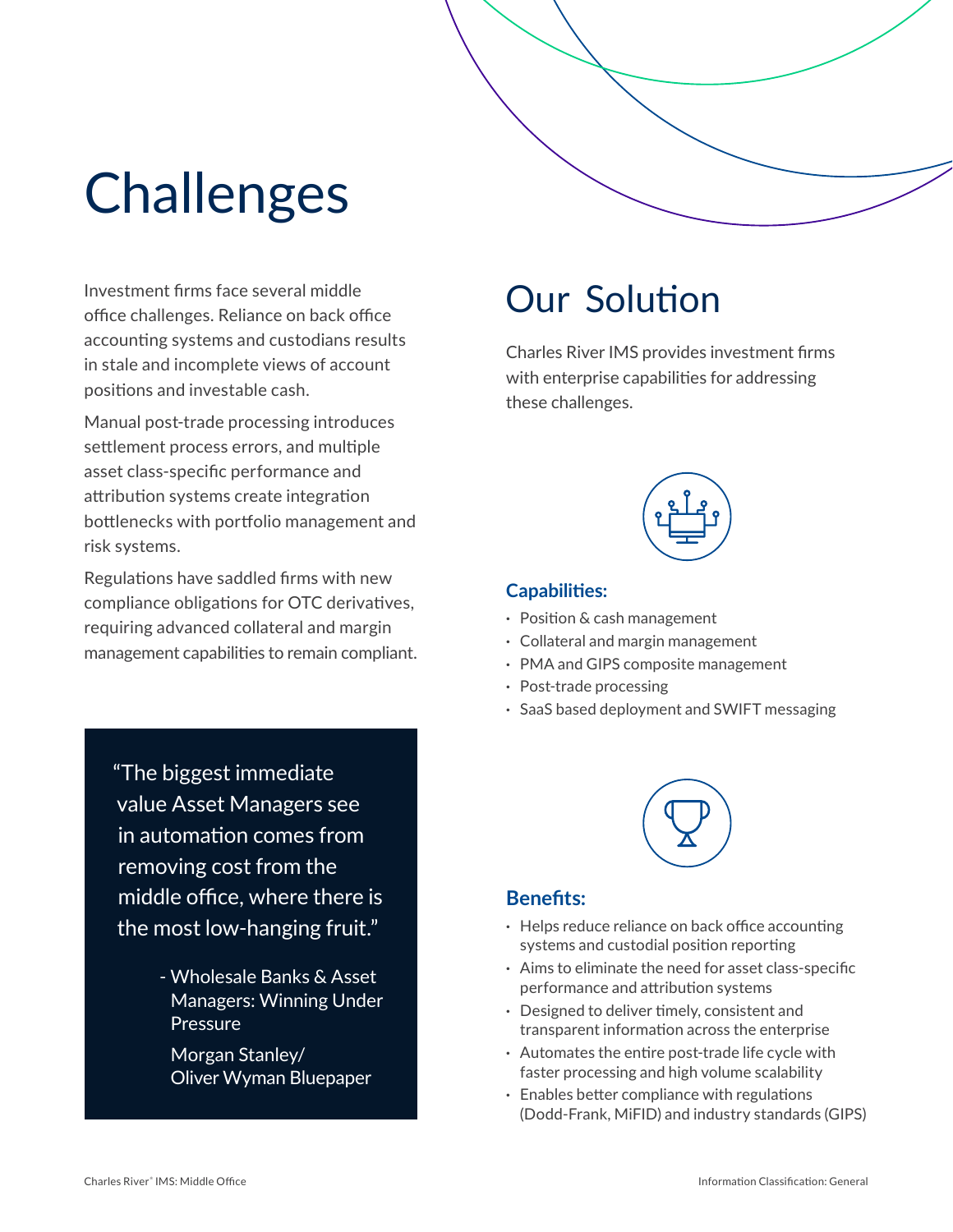### [Position Management](https://www.crd.com/solutions/charles-river-ibor/)



Charles River's Investment Book of Record (IBOR) provides the front office with accurate, real-time positions and cash, and supports the retrieval and reconstruction of historic positions to help answer inquiries from portfolio managers, traders, and compliance officers. As an independent source of start-of-day positions, IBOR decouples the front office from the back office, enabling consistent and real-time management of position data on a single platform.



By establishing a "single and current version of the truth", IBOR instills greater confidence in investment decisions. IBOR feeds the Charles River IMS with beginningof-day positions and can distribute position data to ancillary front and middle office systems. By eliminating dependency on daily feeds from back-office systems for investment operations and consolidating multiple sources of position related data onto one platform, clients can eliminate position errors, streamline operations, and reduce costs.

#### Learn more at **[crd.com/ibor](https://www.crd.com/solutions/charles-river-ibor/)**

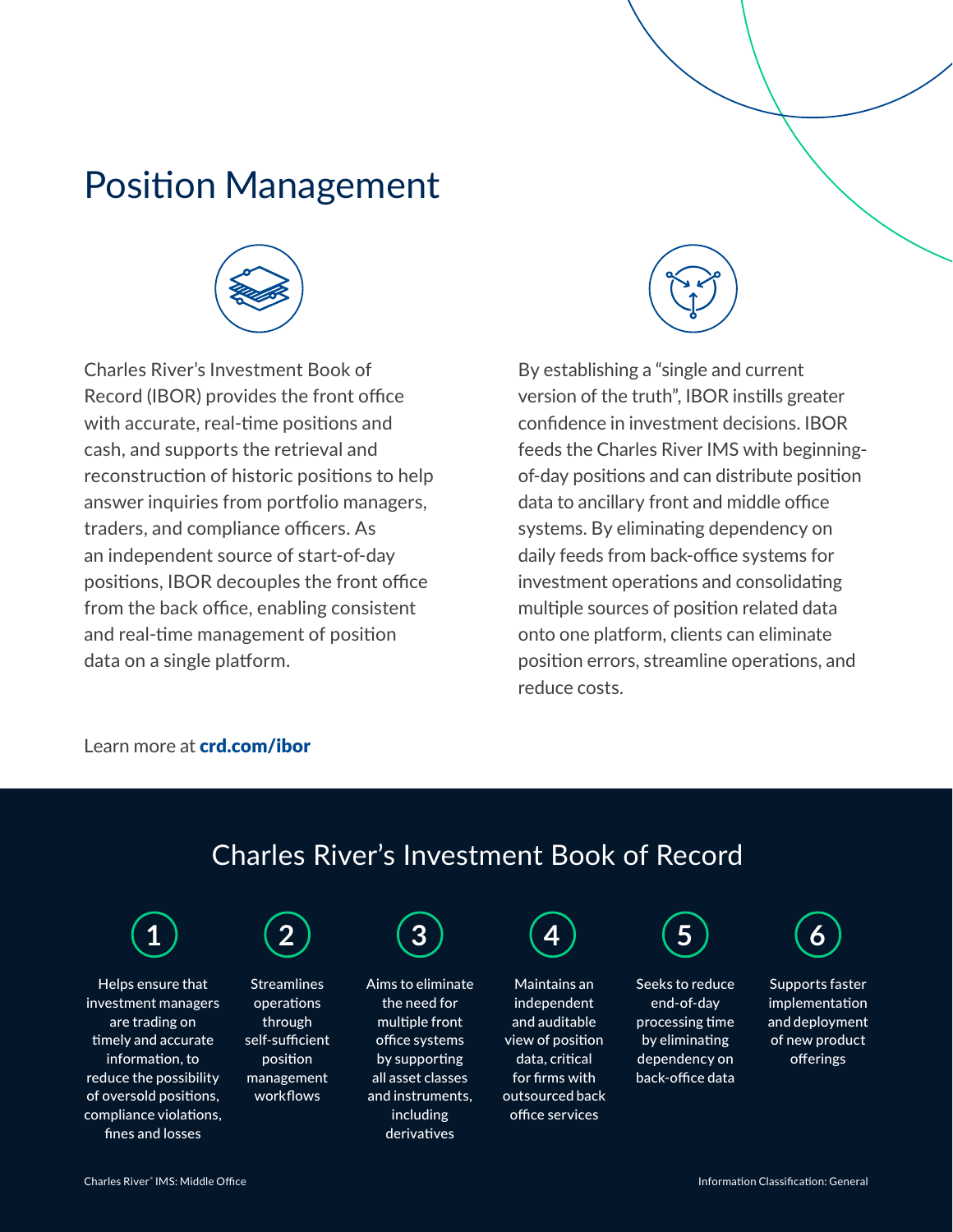## [Collateral Management](https://www.crd.com/solutions/collateral-management/)



An increasing number of firms must post collateral for bilateral (uncleared) swaps, to settle collateral on T+1, and to maintain separate legal documentation arrangements for initial and cleared variation margin. By managing collateral and margin in Charles River IMS, firms can eliminate the need for third party systems. Charles River supports both front and middle office margin requirements, from pre-trade decision support through to management of margin calls and collateral posting.



Managers gain visibility into the initial margin estimate based on regulatory guidelines and can readily establish whether required collateral agreements are in place. Real-time updates of the trading book can eliminate over/under pledging. Firms can streamline operations by centralizing the identification of eligible collateral with recording, reconciliation, selection and tracking tasks.

Learn more at **[crd.com/cm](https://www.crd.com/solutions/collateral-management/)** 

"We estimate  $40\%$  of processing and administration costs are personnel, despite the high potential for automation. [The battle is on to develop the winning proposition, with the goal](https://www.oliverwyman.com/content/dam/oliver-wyman/v2/publications/2018/march/Wholesale-Banks-Asset-Managers-Winning-Under-Pressure-2018.pdf)  to deliver a more robust, scalable technology driven solution."

- Wholesale Banks & Asset Managers: Winning Under Pressure Morgan Stanley / Oliver Wyman Bluepaper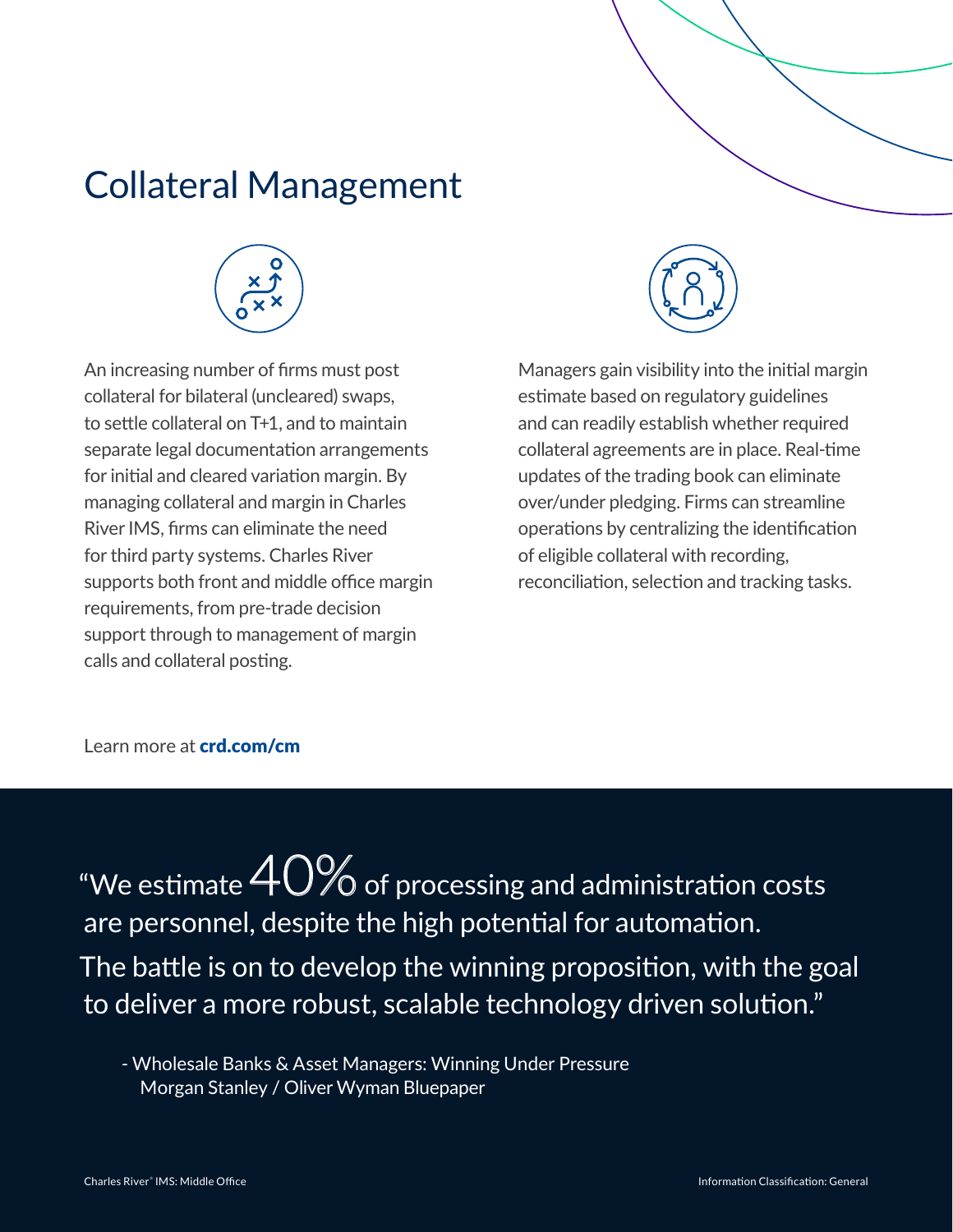# [Performance Measurement](https://www.crd.com/solutions/charles-river-performance/)  & Attribution

Charles River IMS enables firms to view historical account performance across any timeframe and understand the portfolio construction and asset selection decisions responsible for that performance.

Analysts can change performance or attribution settings on the fly and run different analyses for the same account across asset types, down to the individual security level. Performance results can be converted to any currency and custom benchmarks can be created by importing and blending category- or constituent-level indices.

Charles River also supports attribution analysis from third party models.



#### **Attribution Methodologies and Capabilities:**

- **·** Daily attribution by asset style and currency
- **·** Attribute roll-up to multiple classification levels for each security, including domicile (region, country, currency) and sector (industry or sub-sector)



#### **Portfolio Managers and Analysts Can:**

- **·** Measure performance using either true timeweighted or modified Dietz methodologies, configurable at the account level
- **·** Calculate multiple return types, including capital, income, base, local, currency, gross and net
- **·** Roll up performance to any level, including multiple nested classifications, total portfolio/benchmark, account groups and composites

#### Learn more at **[crd.com/pma](https://www.crd.com/solutions/charles-river-performance/)**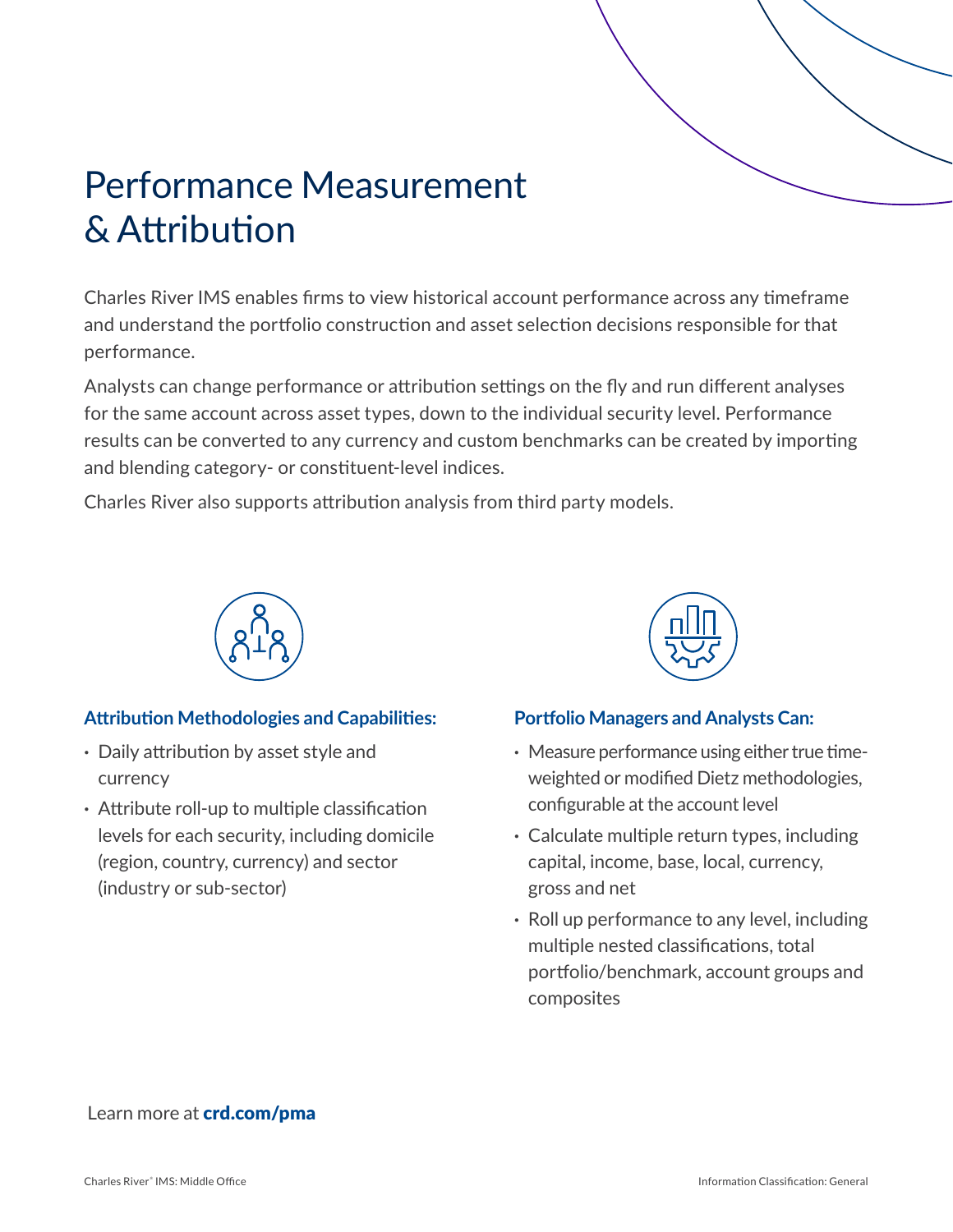# [Post-Trade, Settlements &](https://www.crd.com/solutions/post-trade-processing-settlement/)  SWIFT Connectivity

By automating the post-trade process and providing centralized confirmation, trade matching and settlement instruction workflows, Charles River IMS helps firms reduce clearing-related risk. Dealers and traders, portfolio managers, compliance, and operations personnel have the same real-time view of all post-trade processing activity and data for each transaction. The resulting low-touch settlement process aims to minimize manual steps and reduce operational bottlenecks.

**End-to-end confirmation, reconciliation, and settlement workflows:** Bidirectional message support and connectivity with SWIFT networks expedite routing of individual trades and allocations to help ensure same-day matching and confirmation

**Reduce failed trades:** Automated matching and confirmation of blocks and allocations help eliminate error-prone manual workflows

**Automate trade confirmation across multiple asset classes:** Charles River IMS integrates DTCC Central Trade Manager (DTCC CTM) for central matching of cross-border and domestic transactions

Learn more at **[crd.com/post](https://www.crd.com/solutions/post-trade-processing-settlement/)** 

**Support local trade matching:** Standing settlement instructions and configurable, rule-based tolerance matching enable match/affirm with any local destination

**Manage "by exception":** Personalized views and alerts can save time and speed up corrective intervention

**Satisfy regulatory mandates:** OTC clearing workflows and audit trails help ensure adherence to the latest regulations

#### **Consolidate post-execution operations:**

Centralization of all reference data and settlement instructions helps reduce cost and complexity



### Centralized Post-trade and Settlement